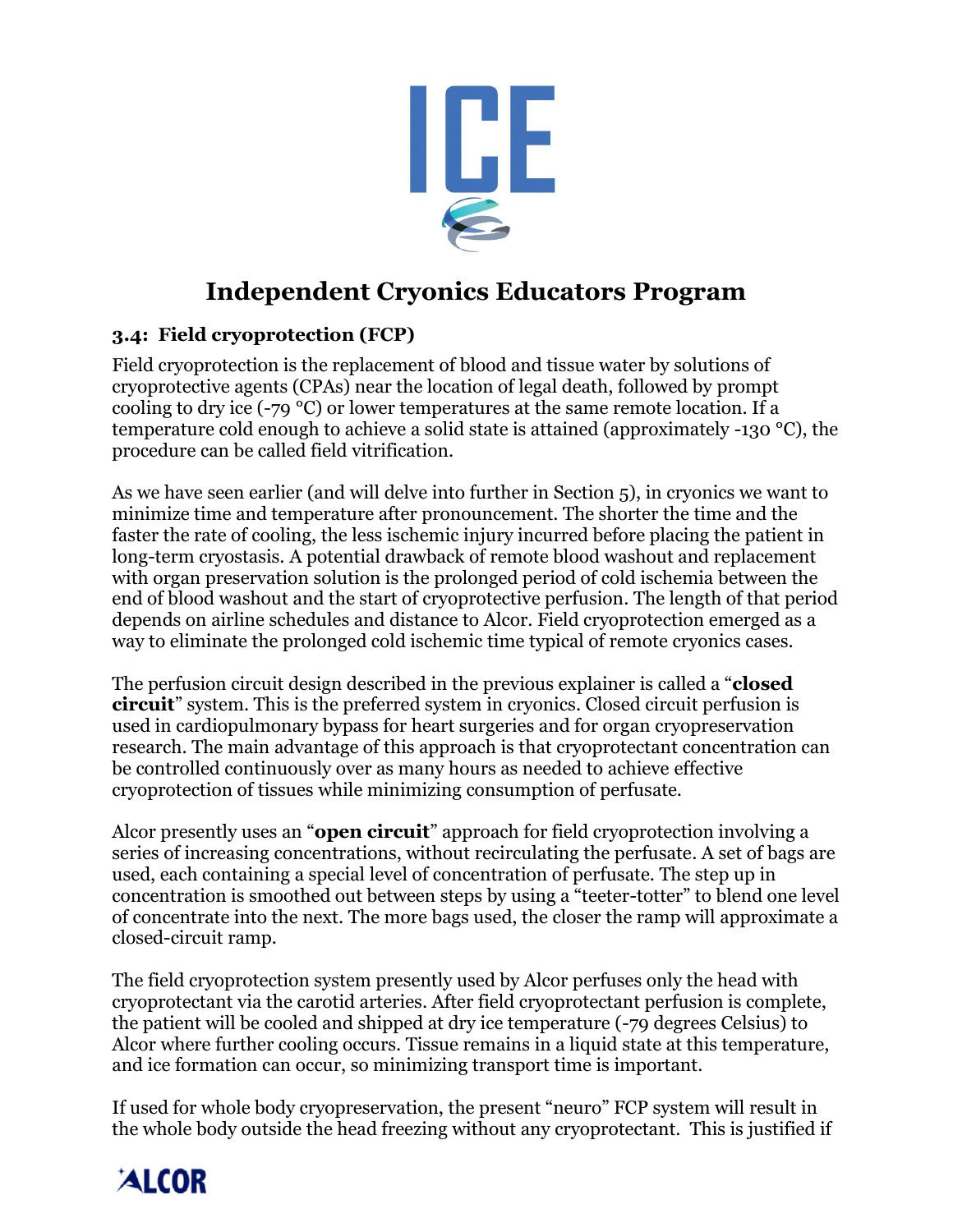logistical circumstances are such that not performing field cryoprotection would result in extensive freezing injury to both the body and brain.

# **Field cryoprotection is not the same as field vitrification**. In field

cryoprotection the patient is cooled below 0 degrees Celsius after cryoprotective perfusion but not to a temperature where the vitrification agent solidifies into a glass. Field vitrification would require on-site cryogenic cooling followed by shipping the patient at around -130 degrees Celsius (below the glass transition temperature of the vitrification agent) or -196 degrees Celsius (liquid nitrogen temperature). Shipping the patient at these temperatures would add several substantial technological and logistical challenges.

Advantages of field cryoprotection (FCP) as presently implemented by Alcor:

- Elimination of cold ischemic injury that would otherwise occur during long distance transport near 0 degrees Celsius to Alcor. Without FCP, such injury can compromise later cryoprotective perfusion at Alcor, or make cryoprotective perfusion at Alcor impossible if transport time is much greater than 24 hours.
- An extra team and cryoprotectant perfusion procedures at Alcor are not required when FCP is used.

Disadvantages of field cryoprotection (FCP) as presently implemented by Alcor:

- Less sophisticated control and monitoring of cryoprotectant perfusion.
- Extra equipment and specialized training for field teams is required.
- More difficult low-temperature (dry ice) transport logistics, especially for whole body patients.
- Suboptimal cooling profile for vitrification, and potential for some ice growth during transport.
- "Straight freezing" of the entire body below the head, and compromised cryoprotective perfusion of the part of the brain called the cerebellum, when FCP is used for whole body cases.

When possible, FCP is the preferred procedure for cases outside the continental United States. Within the continental United States, decisions of whether to use FCP are made on an individual case basis depending on case logistics.

#### **References**

Field Cryoprotection https://www.alcor.org/library/field-cryoprotection/